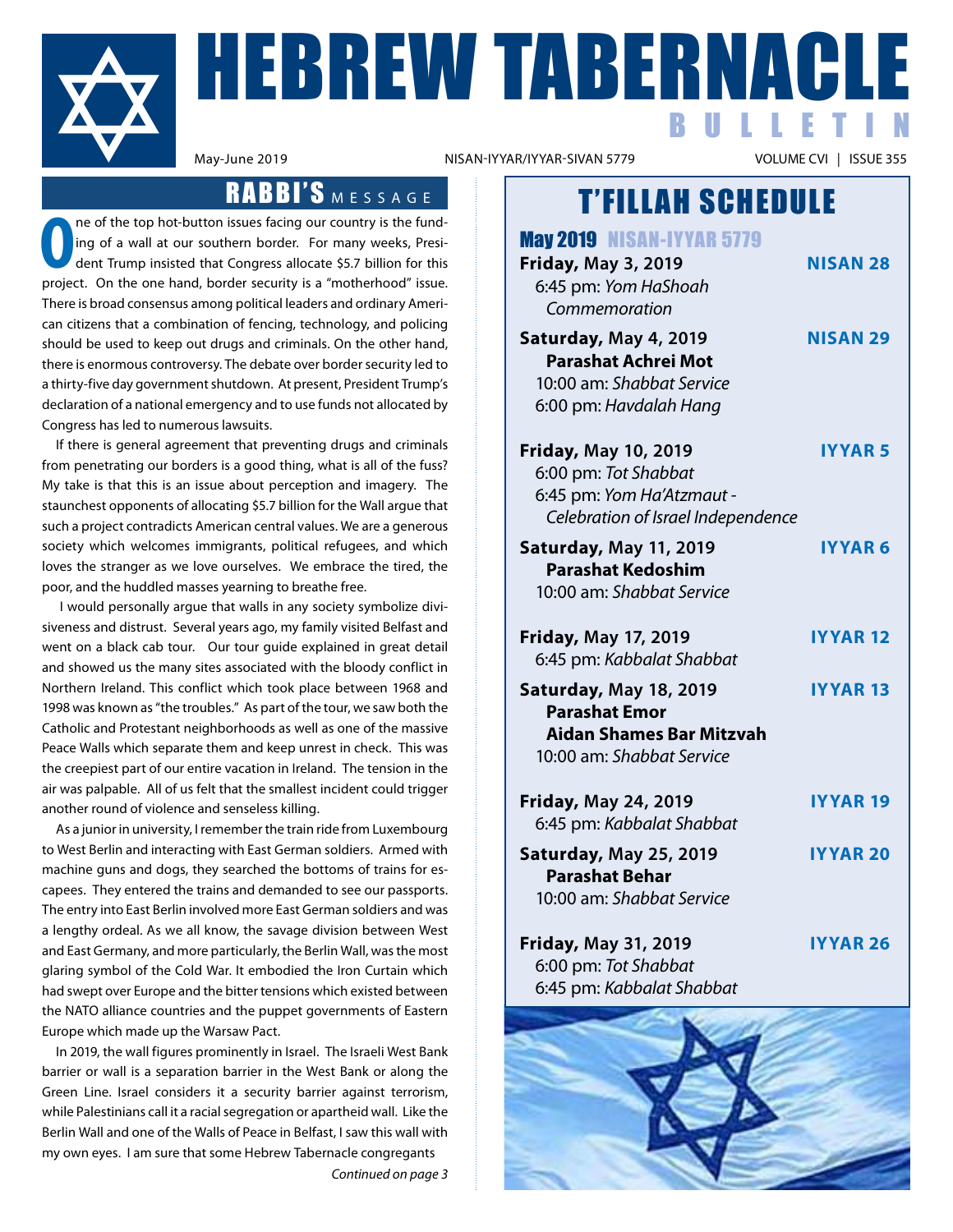

## HEBREW TABERNACLE **CONGREGATION**

*A Liberal Congregation & Progressive Community Center*

| rebjeff2028@gmail.com                                             |  |  |
|-------------------------------------------------------------------|--|--|
|                                                                   |  |  |
| Dr. Robert L. Lehman, z"l Rabbi Emeritus                          |  |  |
|                                                                   |  |  |
|                                                                   |  |  |
| Joanhtpres@gmail.com                                              |  |  |
|                                                                   |  |  |
| dennykelk@gmail.com                                               |  |  |
|                                                                   |  |  |
| mkleinnyc@rcn .com                                                |  |  |
|                                                                   |  |  |
| rselig@lycos.com                                                  |  |  |
|                                                                   |  |  |
| sarasilver7@gmail.com                                             |  |  |
|                                                                   |  |  |
| desma.holcomb@gmail.com                                           |  |  |
|                                                                   |  |  |
| susan_gellert@yahoo.com                                           |  |  |
| Diana Douglas Sisterhood President                                |  |  |
| dianaddouglas@hotmail.com                                         |  |  |
|                                                                   |  |  |
| Hilary Zatz Chair, Chesed Committee                               |  |  |
| htoffice@nyc.rr.com                                               |  |  |
| Hebrew School Committee  Sara Silver & Loren Christian            |  |  |
| Sarasilver7@gmail.com and lchristian@muzosa.com                   |  |  |
| Harriet Bailer, Diana Douglas & Regina Gradess Gold Wing Curators |  |  |
| EHBailer@aol.com;dianaddouglas@hotmail.com;                       |  |  |
| ReginaG99@gmail.com                                               |  |  |
| Sheldon Koy  Administrative Director/Educator                     |  |  |
| skhspr@gmail.com                                                  |  |  |
|                                                                   |  |  |
| htoffice@nyc.rr.com                                               |  |  |
|                                                                   |  |  |
| htoffice@nyc.rr.com                                               |  |  |
|                                                                   |  |  |
| jentalansky@gmail.com                                             |  |  |

Web address: *www.hebrewtabernacle.org* Published bi-monthly by the

Hebrew Tabernacle of Washington Heights 551 Fort Washington Avenue New York, NY 10033-1908



**212-568-8304** 212-927-5428 *fax* htoffice@nyc.rr.com a member of the Union for Reform Judaism

## T'FILLAH SCHEDULE

### June 2019 IYYAR-SIVAN 5779

| Saturday, June 1, 2019<br><b>Parashat Bechukotal</b><br>10:00 am: Shabbat Service                                 | <b>IYYAR 27</b> |
|-------------------------------------------------------------------------------------------------------------------|-----------------|
| <b>Friday, June 7, 2019</b><br>6:00 pm: Tot Shabbat<br>6:45 pm: Kabbalat Shabbat                                  | <b>SIVAN4</b>   |
| Saturday, June 8, 2019<br><b>Erev Shavuot</b><br><b>Parashat Bamidbar</b><br>10:00 am: Shabbat Service            | <b>SIVAN 5</b>  |
| 12:00 pm: Rosh Chodesh Discussion and Lunch<br>6:45 pm: Shavuot Evening Service<br>Ice Cream Social After service |                 |
| <b>Monday, June 10, 2019</b><br>10:00 am: Shavuot II and Yizkor                                                   | <b>SIVAN 7</b>  |
| <b>Friday, June 14, 2019</b><br>6:00 pm: Tot Shabbat<br>6:45 pm: Kabbalat Shabbat                                 | <b>SIVAN 11</b> |
| Saturday, June 15, 2019<br><b>Parashat Nasso</b><br>10:00 am: Shabbat Service                                     | <b>SIVAN 12</b> |
| <b>Friday, June 21, 2019</b><br>6:45 pm: Pride Shabbat                                                            | <b>SIVAN 18</b> |
| Saturday, June 22, 2019<br><b>Parashat Beha'alotecha</b><br>10:00 am: Shabbat Service                             | <b>SIVAN 19</b> |
| <b>Friday, June 28, 2019</b><br>6:45 pm: Kabbalat Shabbat                                                         | <b>SIVAN 25</b> |
| Saturday, June 29, 2019<br><b>Parashat Sh'lach</b><br>10:00 am: Shabbat Service                                   | <b>SIVAN 26</b> |

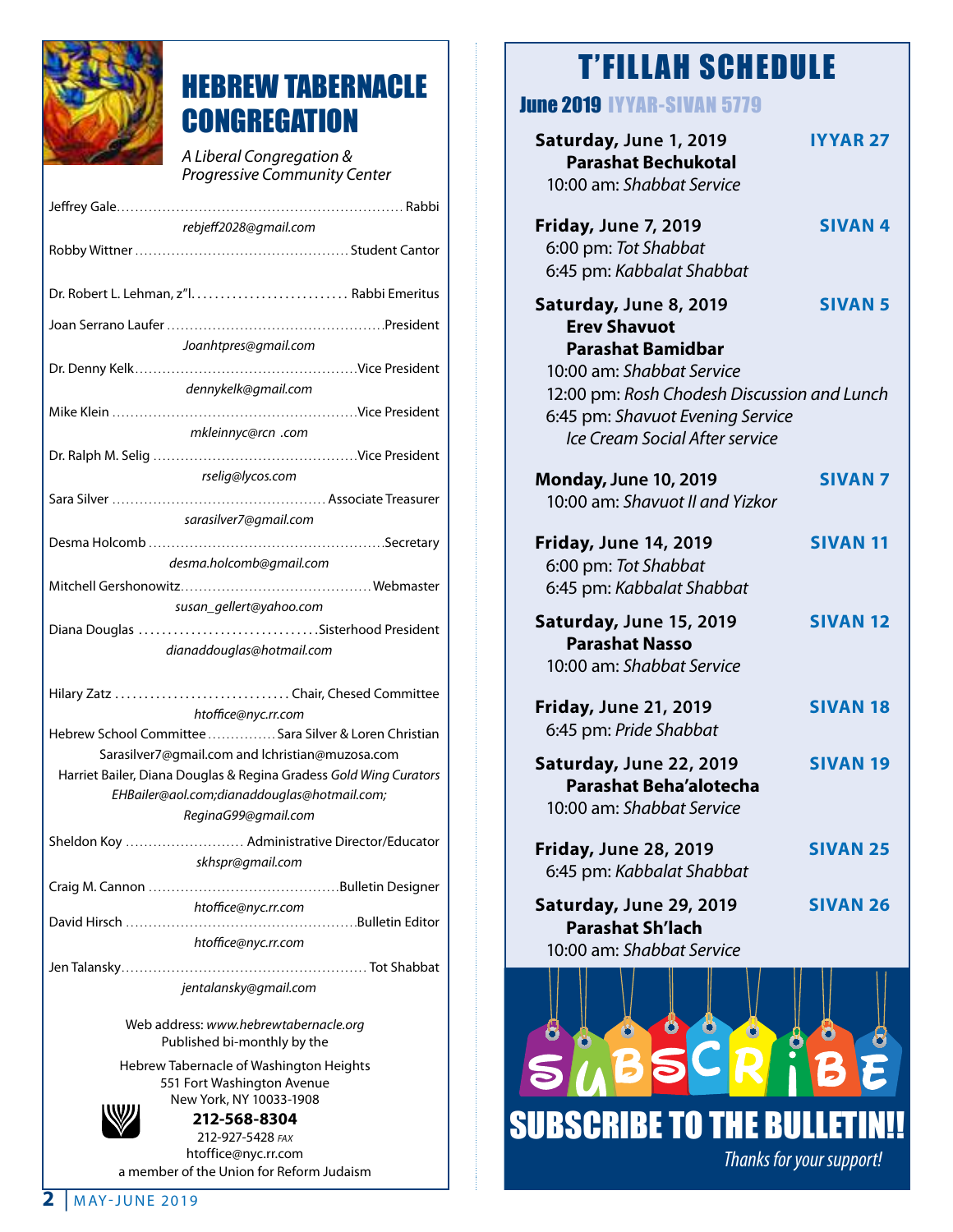### RABBI'S Message

#### *Continued from page 1*

have seen the West Bank barrier as well. As in the case of Berlin and Belfast, this wall also symbolizes the deep hatred and distrust between many Israelis and many Palestinians.

The Berlin Wall is no more. In Washington Heights, we have no control over politics in Belfast and Israel's West Bank. However, through interfaith programs and interfaith cooperation in various social action programs, we can break down invisible barriers. In 2019, let us envision a community in which pointing fingers gives way to holding hands. Let us envision a community in which building walls gives way to building bridges.

## Bar Mitzvah of Aidan Shames



A idan is a seventh grader at PS/MS 278, where he excels at math and<br>A science. Aidan loves music and spends much of his spare time playing guitar, both the electric and acoustic. He plays guitar in the middle school band.

Aidan has a natural ability for art and has had his work displayed at the PS/MS 278 art exhibits. Aidan also enjoys video games and cardistry, he's taught himself more than a dozen card tricks and loves to entertain family and friends.

Soccer is another one of Aidan's pastimes and he enjoys playing with the Riverdale Soccer Club. Aidan started Hebrew school only three years ago and has worked hard to catch up to his Hebrew school classmates. He's really enjoyed learning more about Jewish culture and working towards his Bar Mitzvah.

Mazel Tove Bar Mitzvah

## We Remember Rita Rosenthal

*May her memory be a blessing*

**I**<sup>t's</sup> hard to say goodbye to Hebrew Tabernacle's oldest member,<br>108-year-old Rita Rosenthal, who died on March 27. You may have t's hard to say goodbye to Hebrew Tabernacle's oldest member, seen her at Rosh Hashanah services, being escorted to the bimah, or volunteering at the Y. Rita's story — moving from repression in Nuremberg to Berlin, her voyage to New York and how she secured passage for her parents on the last boat before Kristallnacht — is displayed downstairs in front of our library. Her family's eulogies revealed more of her incredible life:

"She remembered with pride getting a 1 or an A in a paper on Spinoza, the essence of the treatise is that God is not above us but is in everything. She asked to be buried with that book: Spinoza: Sein Leben und Sein Philosophie. She carried that book for about 100 years from Nuremberg to Berlin to New York, and eternity.

Her father was strict and conservative and believed the only proper education for a young woman was secretarial school. Not having much choice, she obeyed and learned speed typing and shorthand and got a job with a Jewish mail order house in Nuremberg. ...Her boss was Karl Joel, grandfather to Billy Joel. Later on, in the early 60s, she bumped into Karl Joel on Bogardus Place where he lamented that his grandson was throwing his life away on this rock 'n roll." Son Tom Rosenthal

"My grandmother lived a life of loss. At the age of 25, she lost her city. Two years later she lost her country. At the age of 66 she lost her husband, the grandfather I never knew. At the age of 90 she lost a son, and watched (9/11) in her adopted country just 12 hours later. Along the way she lost a grandson. And then, at the age of 100, she lost ... the little brother she always looked out for. ...She lived a life of loss, but it did not define her, only drew on her seemingly limitless reservoir of strength. ...My grandmother was a woman of unwavering commitment to do the right things in the right way, big or small.... And that that unyielding strength and undying commitment to soldier on, to do what is right—that is a huge part of her legacy, and one well worth upholding." Grandson Jesse Rosenthal

"Tante Rita was the ultimate superwoman before it became in vogue. She balanced her work at Elegant Jewelry -- I never understood if it was "costume" or "custom." She rode the subway, maintained a household with no help from the male trio in her house, and after washing the dishes, would go around the corner to Hillside Avenue to get her mother's bed ready.

I have tried to imagine what she would have done if born in my generation: She would have been the ultimate coder, per chance a data analyst or financier. She is the one who, when she was in pain with a fractured arm, solved math puzzles in her head to discipline herself not to feel the pain. I have since tried some of the math puzzles and had no idea how she did them in her head! Tante Rita always had the ability to pick up the pieces, believing in the concept that better things may be around the corner: stand up straighter, stronger and move on." Niece Dr. Evelyn Horn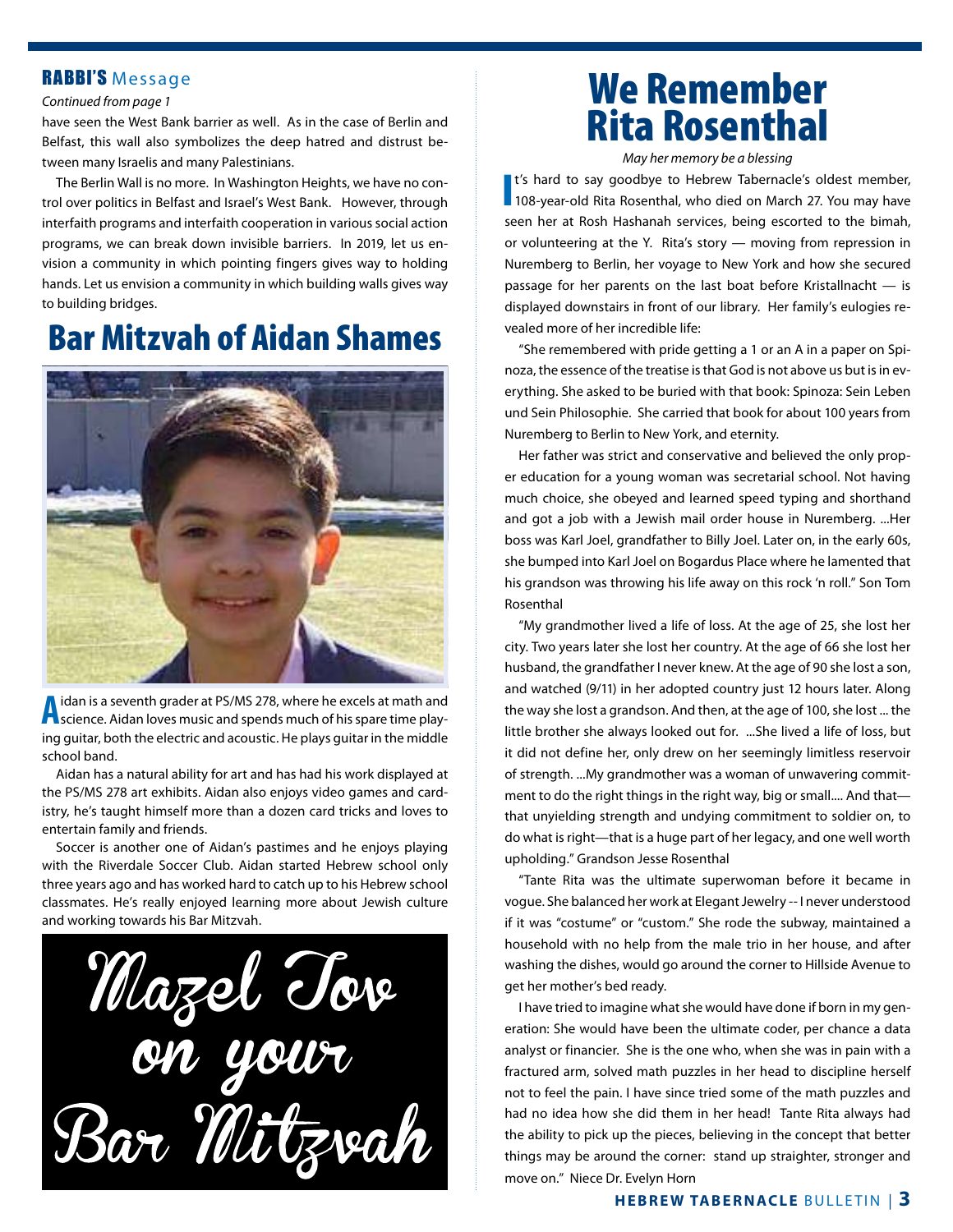# **THANK YOU**

### **WE GRATEFULLY ACKNOWLEDGE THESE RECENT CONTRIBUTIONS:**

**2/7/19 –3/31/19**

### **AIR CONDITIONING RENOVATION FUND**

*received a donation from…*

### **BUILDING RENOVATION FUND**

*received a donation from…*

### **GENERAL FUND – MISC.**

*received a donation from…* Anita Gewurz In honor of Josie Authers' Bat Mitzvah Mitch Gershonowitz & Susan Gellert General Fund Donation Jack Greene General Fund Donation Michael, Melanie & Julia Klein In memory of Rita Rosenthal

### **GENERAL FUND**

*received a donation from…*

Yona & Stanley Schloss **In memory of Sol and Martha Light** In memory of Sol and Martha Light

### **HEBREW SCHOOL EVENT FUNDRAISER FUND**

**4** | <sup>m</sup> ay-june 2019 *received a donation from…* 

Rose & Lawrence Klein **In the Union In the Union** In honor of Michael Klein

 Denny Chern & John Kelk Donation for Building Improvement Jessica & Marc Skelton **Donation for Building Improvement** 

 In honor of Maya Nimowitz Bat Mitzvah Stan & Joann Montobbio Benson In honor of Regina Gradess' mom, Mrs. Pearl Rosenzveig's 100th Birthday Alex & Pauline Muller Donation for Brit Bat Nina (Baby Naming) Rita Rosenthal In honor of The Chesed Committee

 $A 2/2 \sqrt{\pi N}$ 

Bertha Bodenheimer **In the United States In memory of the Yahrzeit of Elsie Muller** Bernard R. Crystal **In memory of the Yahrzeit of Harry Crystal**  David Duhan In memory of the Yahrzeit of Morris Duhan Nina Edwards In memory of the Yahrzeits of Donald Edwards and Lore Emanuel Lawrence Ehrlich **In memory of the Yahrzeit of Gunther Ehrlich**  Fred Fields In memory of the Yahrzeits of Ignatz and Martha Dingfelder Harry and Liese Fischer **In Marry 2006** In memory of the Yahrzeits of Liese's parents Moritz and Lydia Einstein Barry & Irene Gilbert **In Maier Communist Communist Communist** In memory of the Yahrzeit of Nathan Maier Barbara Gonzo In memory of the Yahrzeits of David Harris, Irene Danziger, and Ruth Krautman Mark & Rita Hamburgh **In memory of the Yahrzeits of Salo Hamburgh, Traude Hamburgh**, and Jenny Hamburger Alan Hirsch In memory of the Yahrzeit of Helen Hirsch Ruth Koesterich In memory of the Yahrzeit of Walter Lesser Jean Koesterich In memory of the Yahrzeit of Ilse Lichtstern Helga Kramarsky In memory of the Yahrzeit of Thilla Suessel Michael & Polina Kruk In memory of the Yahrzeit of Ariel Kruk Mortimer Lorber **In 1998** In memory of the Yahrzeit of Sigmund Levin Michael Melzer In memory of the Yahrzeit of Joseph Melzer Ellen Oppenheimer In memory of the Yahrzeit of Julius Katzenstein Louis & Sylvia Alice Schulman **In Music Schulman** In memory of the Yahrzeits of Ruth Wolf Ehrlich and Gunther Ehrlich Robinanne Turiel & Todd Rubinstein In memory of the Yahrzeits of Judith Turiel and Ronald Rubinstein Joseph Weissmann In memory of the Yahrzeit of Margaret Burckhardt Earl & Marlene Wertheim In memory of the Yahrzeit of Luise Seeman Dr. Ruth Westheimer **In memory of the Yahrzeits of Max Hanauer & Jehuda Naor** In memory of the Yahrzeits of Max Hanauer & Jehuda Naor Marion Wollmeringer **In memory of the Yahrzeits of Robert & Friedel Wollmeringer** Marion Wollmeringer Gerald Zobel In memory of the Yahrzeit of Lucy Zobel Eliaser

John Authers & Sara Silver **Purim Fundraiser: In memory of Joseph Silver** Miriam Frank & Desma Holcomb Purim Fundraiser *Continued on page 5*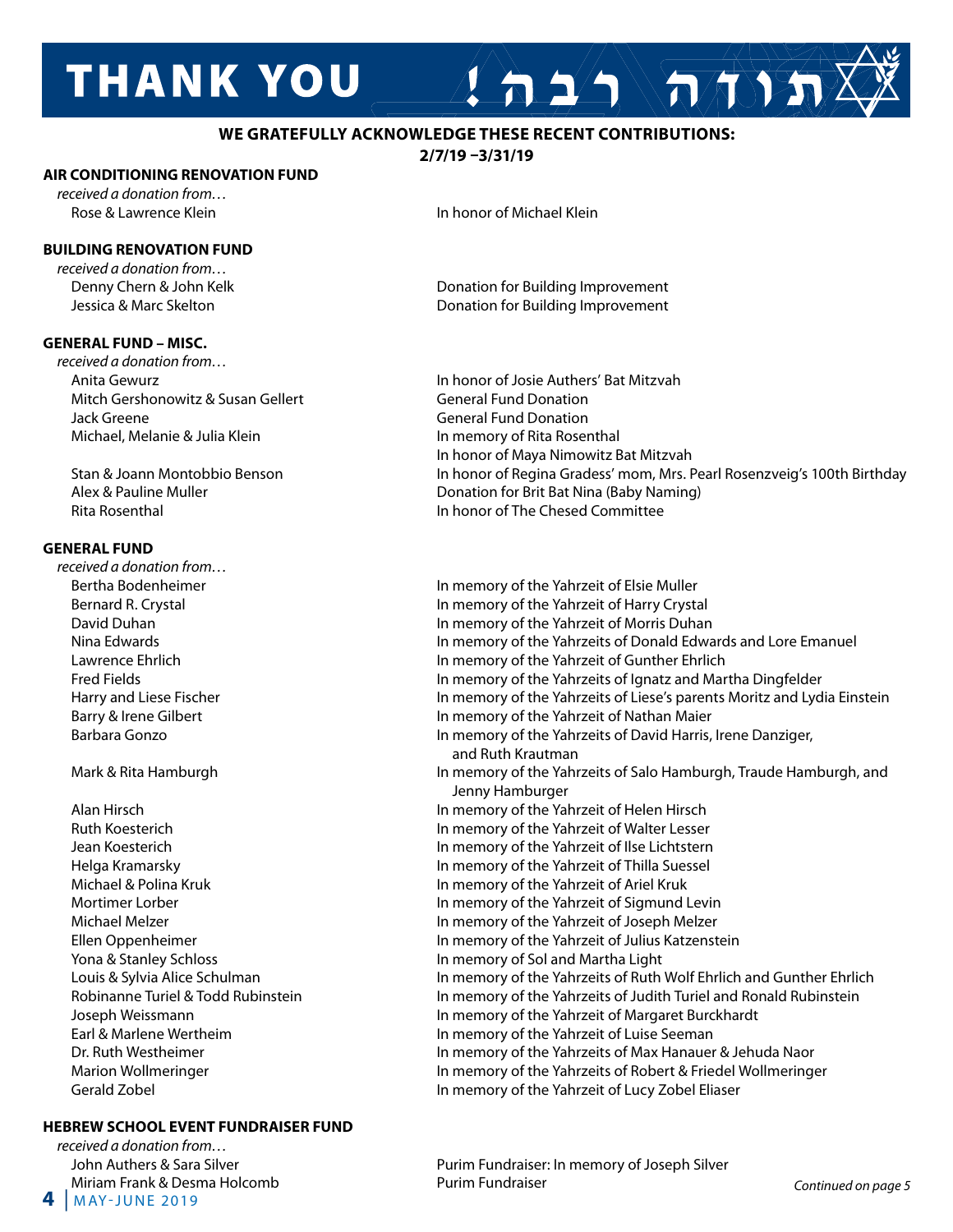# **THANK YOU**

### **DONATIONS**

*Continued from page 4* Mitchell Gershonowitz & Susan Gellert **Purim Fundraiser** Purim Fundraiser Rose Ellen Neidish **Donation: Pennies for Purim** Brian Schneider & Jennifer Talansky Purim Fundraiser

### **HEBREW SCHOOL PURIM CARNIVAL FUND**

*received a donation from…* Joseph & Joan Serrano Laufer **Purim Carnival** Stacy Silver **Purim Carnival** 

### **HIGH HOLIDAY FUND**

*received a donation from…* Rashel & David Hochstadt **Koll** Rashel & David Hochstadt Kol Nidre / Yiskor Donation Joseph E. Wolfermann Yiskor Donation

### **KIDDUSH/ONEG FUND**

*received a donation from…*

### **MISHLOACH MANOT FUND**

*received a donation from…*  Mrs. Harriet Bailer **Mishloach Manot Donation** Larry Cytryn & Eileen Scigliano **Mishloach Manot Donation** Mark & Rita Hamburgh **Mishloach Manot Donation**  Sandy Horowitz Mishloach Manot Donation Martin Hubert Mishloach Manot Donation Matthew Scherer & Alison McDonald Mishloach Manot Donation David & Melanie Weinraub **Mishloach Manot Donation** Robert & Hilary Zatz **Mishloach Manot Donation** Michael, Melanie & Julia Klein Mishloach Manot Donation

### **PRINCIPAL'S DISCRETIONARY FUND**

*received a donation from…*

### **SEDER FUND**

*received a donation from…*

Anatoly & Gisele Garelik **Purim Fundraiser: In memory of Gisele Garelik's Dad Elia Toueg** Dr. Allen Menkin **Hebrew School Purim Fundraiser in honor of Maddy & Xander Christian**  Lisa Piper Hebrew School Purim Fundraiser in honor of Maddy & Xander Christian Julia Roemmich Hebrew School Purim Fundraiser in honor of Maddy & Xander Christian Matthew Scherer & Alison McDonald **Purim Fundraiser: In honor of Sylvie Scherer**  David & Melanie Weinraub Purim Fundraiser: on behalf of Kitah Gimmel student Emma Weinraub Various Purim Fundraiser for restoring gas - cash receipts from various High School students.

 $\sum_{i=1}^{n}$ 

Gary Thalheimer **In memory of Gretel Thalheimer** In memory of Gretel Thalheimer

Tara Collins In honor of Josie Authers' Bat Mitzvah

 Bernard R. Crystal Contribution to support the annual community Seder. Miriam Frank & Desma Holcomb Contribution to support the annual community Seder: In Memory of Cynthia Hall Mitchell Gershonowitz & Susan Gellert Contribution to support the annual community Seder. Harvey & Marianne Gold Contribution to support the annual community Seder: In honor of Rabbi Lehman and his family Edith Strauss Goldsmith Contribution to support the annual community Seder. Joseph & Joan Serrano Laufer Contribution to support the annual community Seder. Michael, Melanie & Julia Klein **Contribution to support the annual community Seder.** 

 *Continued on page 7*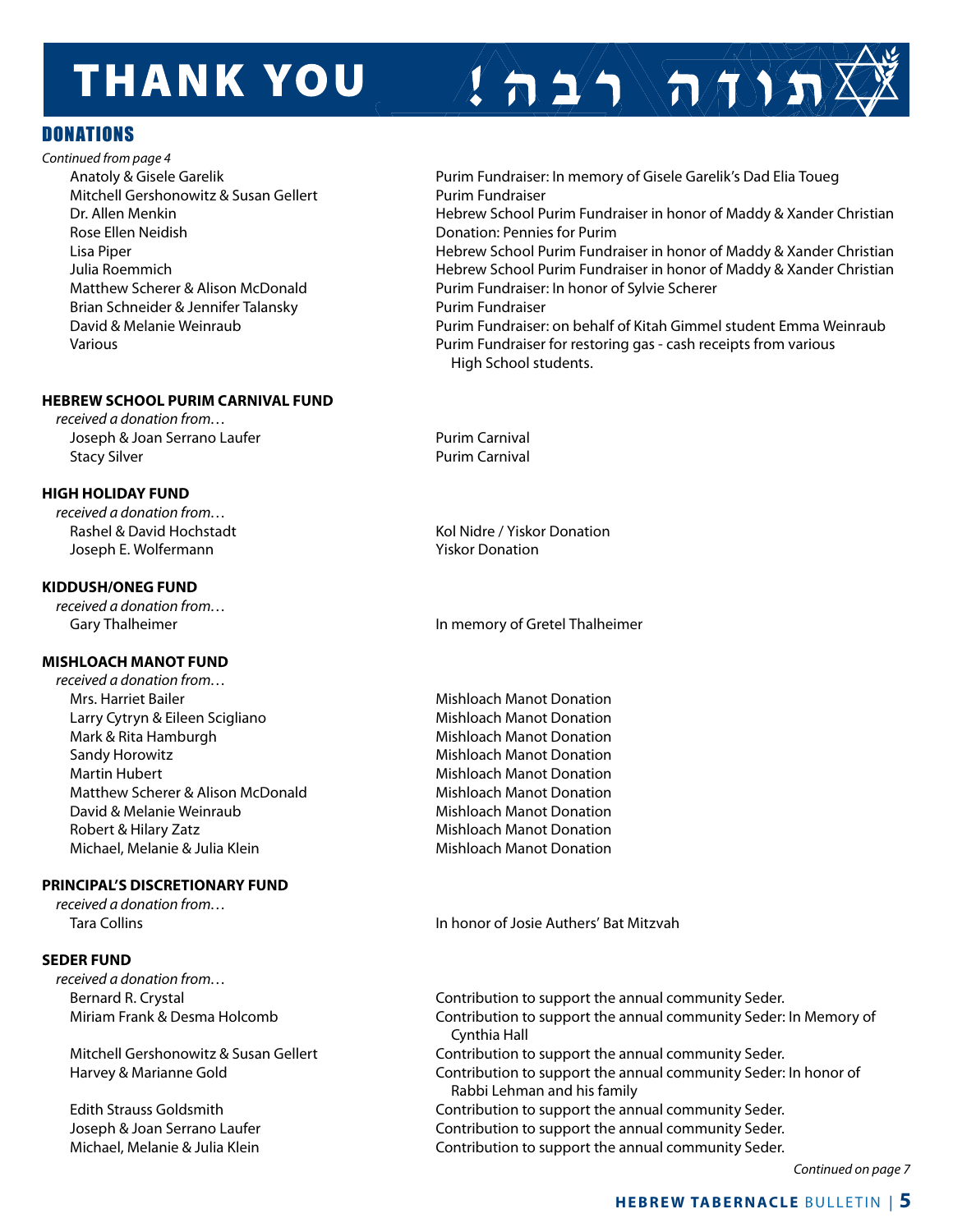## HELP WANTED!!!

**R** e are fixing and improving the building in many important ways, while increasing religious, social, and community programs. Our building is becoming a community social hub. Past President Joan Taub started the Hebrew Tabernacle slogan, "There's always something happening at the Hebrew Tabernacle." This has only become truer in recent months!

Thank you to the many volunteers who have helped make things happen and who have contributed time and money to our efforts. Much has been done and much is being done, but so much more is needed. I am personally asking everyone to consider devoting just a little extra time to what they are already doing or to become more active if you haven't been very involved. Our committees are open to all members, as participants and, in some cases, leaders! These include: the Chesed Committee, Finance, Fundraising, Hebrew School Parents, House/Building, Membership & Program, Publicity, Social Action, and Tot Shabbat Committees. There are so many ways everyone can help, and many hands always make light and fun work.

We have many important volunteer opportunities, either on a onetime, periodic, or regular basis such as preparing the Friday night Kiddush or Shabbat morning Oneg, seasonal help with plants and trees, ushering, or assisting in the office.

If you think you might enjoy volunteering or joining any of the above committees, or if you see an unmet need that you would like to help with, please let me know! My email is joanhtpres@gmail.com or leave a message for me in the office and I will call you back!

### **We need you!**

Looking forward to hearing from you,

*Joan Serrano Laufer* Hebrew Tabernacle Book Club

### Hebrew Tabernacle Book Club



**The Hebrew Tabernacle Book Club, open to the community, meets monthly at HT on Monday or Wednesday evenings.** Wednesday, March 27, 2019, 7 – 8:30 pm We read a variety of fiction and non-fiction, and have had local *The Jew Store*, by Stella Suberman (1998) **Join us for the next meeting of the Hebrew Tabernacle Book Club, open to the community.** authors join us! meets monthly at HT on Monday or Wednesday evenings.

5/15 - Peony by Pearl S. Buck

6/19 - **Unorthodox Practices** by Marissa Piesman 6/19 - *Unorthodox Practices* by Marissa Piesman

### The Purim Carnival

By Loren Christian

**T**his year's Purim Carnival is officially in the books and if I do say so myself, Hebrew Tabernacle knocked it out of the park! Many of Hebrew Tabernacle's own Hebrew School students were running games at the carnival. You all did such a wonderful job.

Children were excitedly playing games, winning tickets and counting each one to earn the prize they wanted. The bouncy house was a big hit and the extraordinary Eileen Scigliano, once again created a kids dream prize table.

Mike and Melanie Klein served up a storm at the food table. I'm not sure which was more popular, the Harry Potter Butter Beer or Melanie's homemade Cholent! Between the hot dogs, salad, knishes and yummy treats everyone walked away happy.

Parent volunteers were truly the stars of the show this year. A special thank you to the many parents, students and temple members who volunteered, and supported the Purim Carnival:

Eleanor Levin, Jen Talansky, Alec Farber, RoseAnn Herman, Josie Authers, Iris Snyder, Anna Levin, Tonya Cully, Delancey Trimble, Tara Collins, Sara Levin, Eva Trimble, Dara Herman, Denny Kelk, Jasper Saar, Eileen Scigliano, Amitai Silver, John Kelk, Ethan Park, Melanie Klein, Hilary Zatz, Gisele Garelik, Andie Authers, Mike Klein, Mitch Gershonowitz, Melissa Moschitto, Jamie Authers, Rotem Schek, Vivian Russell, Daniella Draklher, Maddy Christian, Melanie Weinraub, Julia Klein, Noemi Agami, Xander Christian, Josie Levin, John Authers, Maya Nimowitz, Jeff Christian, Matt Scherer, Lilia Levin, Charlie Hawn, Laurie Slodounik, Celina Rivera, Sara Silver, your help was invaluable.

The Purim Carnival is a fun community event for the whole neighborhood. It also raises funds for Hebrew Tabernacle's Hebrew School and other family programs. This year the Purim Carnival raised \$1,800. The Hebrew School students organized a Purim fundraiser to raise money to fix the gas pipes in our Hebrew Tabernacle Kitchen. Students raised \$1,750!

What a wonderful afternoon and joyful carnival. Let's do it again next year!



### $6$  | MAY-JUNE 2019 For a real bargain, while you're making a living, you should make also a life. --Aaron Bronson. In 1920, in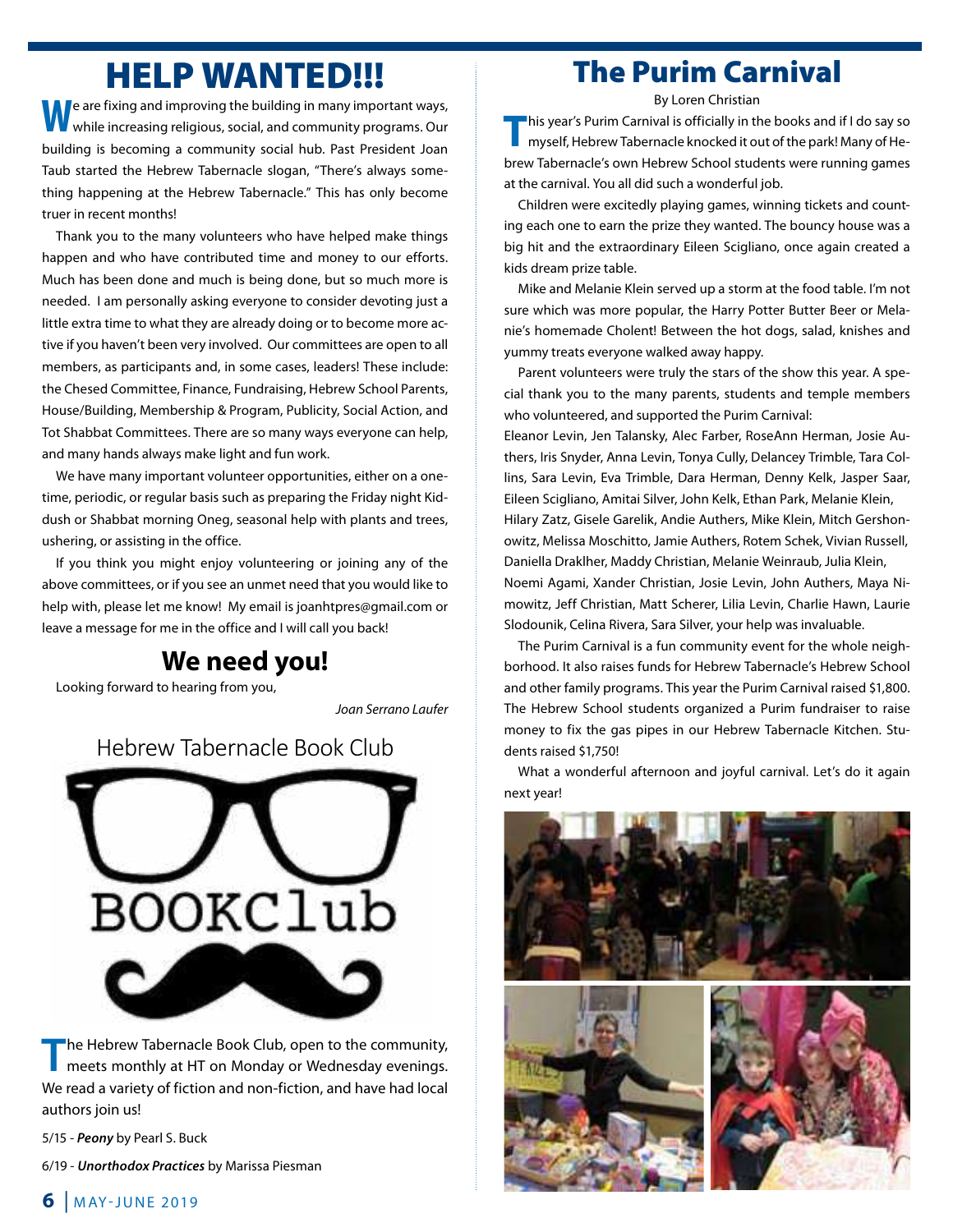## Notes from the President:

#### **An addition to our Clergy: Rabbinic Intern Rebecca Hecht**

I am happy to share with you that our team of clergy for fall 2019 to spring 2020 will include a Rabbinic Intern from Hebrew Union College, Rebecca Hecht, along with our continuing Cantorial Intern Robby Wittner, and our Rabbi Jeffrey Gale, who will be wisely mentoring these wonderful students. Many thanks to the committee that joined me during the selection process, Desma Holcomb, Michael Klein, Ralph Selig, and Hilary Zatz. (Rabbi Gale was unable to join us as he was in Michigan celebrating his great-nephew's bar mitzvah.) While Student Rabbinic Intern Hecht exact schedule and assignments will be confirmed once she and Rabbi Gale are ready to do so, the initial plan is for her to co-lead and lead a variety of services and teach adult education classes such as being a Jew today and raising Jewish children.

### **Special Thanks and Congratulations to our Social Work Intern Celina Rivera**

I am proud that our social work intern Celina Rivera is graduating from Lehman College this May. She is completing her social work internship at Hebrew Tabernacle largely working with Shelly in the Hebrew School. She was a delight to work with and on behalf of the entire congregation, I wish her continued success.

#### **A festive film and fundraiser: "Ask Dr. Ruth"**

Save the Date and make a donation on the occasion of a free prerelease preview showing of "Ask Dr. Ruth" - a Hulu documentary on Sunday, May 19, tentatively at 5:00 pm. This documentary portrait chronicles the incredible life of our member, Dr. Ruth Westheimer, a Holocaust survivor who became America's most famous sex therapist. As her 90th birthday approaches, Dr. Ruth revisits her painful past and her career at the forefront of the sexual revolution.

All funds raised will go towards our Building Fund for the air conditioning system replacement in this building which shelters not only our synagogue, but also Ft. Tryon Jewish Center, the Uptown Community Church and Buenas Nuevas congregations, as well as other community programs and events. So please give generously—sponsorship opportunities are available!

#### **Rocks and Leaves in the Sanctuary, this is a good thing**

Each time I walk into the Sanctuary, I stop for a minute at the rear and visit the rocks and leaves at the back. Of course, the two rocks with my children's and their grandparents' names get most of my attention. The grandparents are no longer alive, but I know how proud they would be of their grandchildren and always smile as I am reminded of how we celebrated the bar mitzvahs together. I encourage you to add to the rocks and leaves to mark special family events.

### A Member Shoutout

*by Loren Christian*

**C** ongratulations to Marc Skelton and his family, long standing members of Hebrew Tabernacle, on publishing his first book, " Pounding the Rock: Basketball Dreams and Real Life in a Bronx High School" . The true story of Fannie Lou Hamer Freedom High School, in a workingclass corner of the Bronx, where a driven coach inspires his teams to win games and championships--and learn Russian history and graduate and go on to college.

Marc Skelton is a former all-state basketball guard from Derry, New Hampshire. He graduated from Northeastern University, served two years in the Peace Corps in Moldova, and holds a master's degree in education and Russian studies from Columbia University. He teaches history at Fannie Lou Hamer Freedom High School in the Bronx and has coached the boys' basketball team there since 2007, winning two citywide championships and one statewide championship.

Marc and Jessica Skelton along with their two daughters are familiar faces at Family Shabbat Services and Hebrew School events.

We are proud to have such a talented and diverse congregation at Hebrew Tabernacle.

## **THANK YOU**

### Donations

 *Continued from page 5* **SISTERHOOD FUND** *received a donation from…*

Michael, Melanie and Julia Klein

In Memory of Rita Rosenthal

### **SOCIAL ACTION FUND**

*received a donation from…* Miriam Frank & Desma Holcomb Mitzvah Day Advocacy letter postage

#### **TOT SHABBAT FUND**

*received a donation from…*

Mrs. Harriet Bailer In Honor of Josie Authers' Bat Mitzvah

 Miriam Frank & Desma Holcomb In memory of Desma's mother Cynthia Holcomb Hall

 Robert & Hilary Zatz Contribution in honor of the Bat Mitzvah of Josie Authers.

### **YOUTH AND FAMILY FUND**

*received a donation from…*

 Lois Cohn In honor of Eleanor Levin's Bat Mitzvah: Mazel Tov.

### **HEBREW TABERNACLE BULLETIN | 7**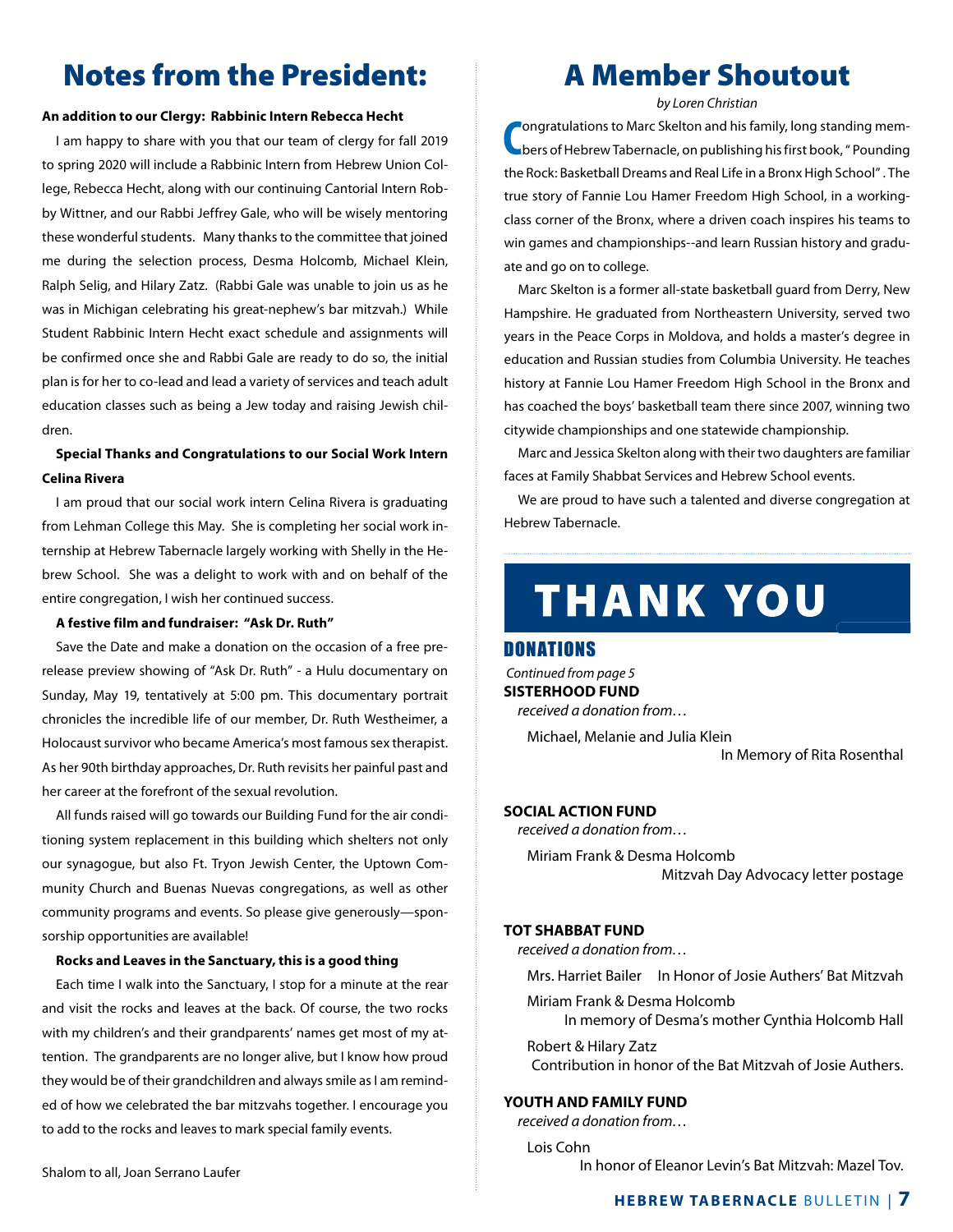### **IN MEMORIAM**

In grateful memory of the departed whose names are taken from the records of Hebrew tabernacle and Beth am and which appear on a separate weekly Yahrzeit list. It is our minhag to read Yahrzeit names at the Shabbat services following the date. **If you would like a name read, please call the office in the preceding week**.

### **YAHRZEIT LIST May 5 - 11, 2019**

Max Buchdahl David Davis Bernard F. Duhan Rev. Max Ehrenberg Margaret Falk Moritz Felsenthal Eric Fourier Mary Katz Frankel Julius Gabriel Roberta Maxine Gold Trude Goldsmith Jenny Hamburger Solomon Hamburger Emanuel Hamelburger Salomon Heiman Siegfried Herrmann Ludwig Hertz Elsie Hess Flora Himmelweit Clara Hirsch Judge Charles Horowitz Carola Klein Kurt Levi Moshe Levin John J. Loebmann Herbert Marcus Ida Marx Louis Michael Doris Weisberg Naftulin Julius Oettinger Babette Oppenheimer Jonas Leib Rosner Erna Rubel Rose Solow Helen Sommer Leah Sommers Max Stadthagen Minna Steinberg Ludwig Steinmetz Hilde Stern Joan Stern Sally Stiefel Bertha Strauss Ruth Strauss

Amelia Wallach Anna Weigert Irene Rebecca Weiss Jean Wolf

#### **May 12 – 18**

Gunther Baum Walter Berliner Amy Breth Theresa Cohen Bertha Feist Julius Friedman Henry Fromm Siegfried Gold Franziska Goldstrom Minnie Goldwater Louis Gottfried Louis Gutmann Hilda Hamburger Ida Herz Robert Hoffman Emanuel Horowitz Dr. Benno Kastan Paul Klopfer Albert Knoepfler Rolf Kramme Minnie G. Lessler Annie Leysersohn John Loscocco Renate C. Maas Kathe Marcus Samuel Marshall Della Michael Max Michel Helen Morris Dorothy Oppenheimer Bertha Pels Sally Pollack Fred Popper Leopold Rubel Lotte Samuel Albert Schaye Kurt Schiftan Ilse Schloss Johanna Schueller Leonore Schulz

### Dr. Hugo Schutz Rose Seaman Ross Secunda Mildred Shultz Maurice Silverstein Kurt Stern Richard Sternheimer Miriam Ullman Sophie S. Weill Olga Wellisch Ruth Zizmor

#### **May 19 – 25**

Berthold Adler Dr. George Benson Jacob Cohen Fred F. Duhan Irwin Stutz Ebel Martha Ehrmann Sarah Fox Hansi Fraenkel Willi Frenkel Julius Froehlich Suzanne Hirsch Galimir Abraham J. Golieb Alma Gutman Gertrude Haas Ann Hamburger Loucele Horowitz Josef Israel Ellen Kahn Henry C. Kellman Jacob Klopfer Benno Korpner Clara Gerda Kronenberger Gerd Leven Martin Levin Lilly Levy Isaac Linden Pauline Lubetzky Paul Marx Alfred Regensburger Helen Reiner Walter Riess Hannah Rosen Joel Rosenbaum Harry Rothschild Lotte Schwarzschild Adolph Stern Jean Stern Rita Stern Clarence H. Teller

Judith B. Turiel Marion Weindling Lina Wolf

### **May 26 – June 1**

Arthur Anschel Ida Baer Lily Bielitz Helena Brandis Dora Dahlberg Leo David Alice Federmann Isolde Froehlich Dorothy Gabriel Hilde Goldstrom Israel Grinstein Adolph House Morris Imbrey Gussie Israel Jules Jacobs Samuel Jacobson Fred Kaumheimer Dora Kohon Henry Lauer Elsie Lazarus Herbert Lehmann Abraham Levy Erika Levy Gerta Levy David Lomnitz Catherine Mable Harry Metz Elaine Neuburger Eva Neufeld Hilde Neugass Justin Neumann Annie Oberst Helene Ochs Dr. Bruno Reinemund Margot Reis Ernst Riess Sigmund Rosenberg Melie Roth Eva Rothschild Jesse Rothschild Edith Rubino Joseph C. Samuels Rose Schachter Richard Schorsch Moses Schott Carrie L. Straus Continued on page 9

**8** | <sup>m</sup> ay-june 2019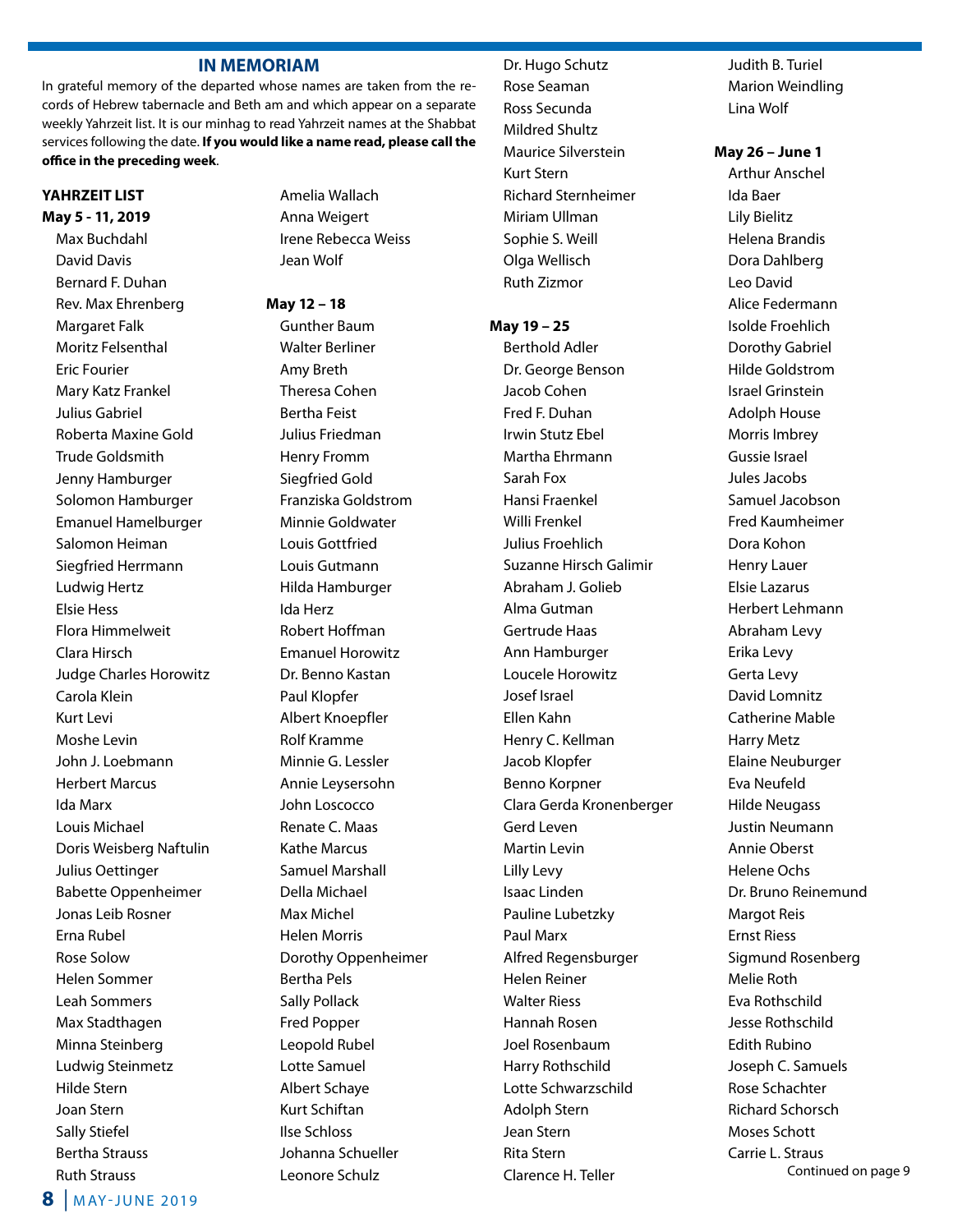### **YAHRZEIT LIST**

*Continued from page 8* Erich Suran Herman Wallstein Alex Weinheim Louis Wiersch Birdie Wohlgemuth Adele Wolf Rosa Moritz Wolf Berthold Wolff

### **June 2 – 8**

Alfred Adam Elizabeth Alexander Maya Altshuler Sophia Arndt Else Bloch Howard Russell Bloom Benjamin Blum Mina Blum Irving Blumenkranz Morris Dessauer Nanny Eichenberg Julius Erle Sylvia Fein Gertrud Frank Fred Fried Nathan Gordon Henny Hamburger Fred Hamlet Alice Koppel Lena Levy Robert Alan Levy Robert Ward Levy Sylvia Marcus 1st Lt. Herbert Jos. Marks Fritz Marso Simon Marx Leopold Maxamin Max Mayer George Meseritz Anna P. Meyers Fannie Mode Belle Nadelman Dr. Eric Allen Nordlinger Norbert Pollack Auguste Pomper Ilse Reinemund Max Rosenzveig Benjamin Salinger

### Harold Salmon

Benjamin Schachter Berta Schachter Leo Schiff Julia Schwarzbaum David Silverman Artie Stanford Ilse Stern Dr. Eric Stoerger Emma Strauss Eli Swidler Leonard Teller Sallie Teller Joan Toggitt Maier Uhlfelder Caroline Ullmann Trude Lorch Weinberg

#### **June 9 – 15**

Beatrice Bernstein Max Blumenthal Alfred B. Cornell Lawrence Roger Elliot Fred Fels Johanna Frank Sophie Freimark Karl Friedman Sally Glauber Nelly Goldschmidt Ruth Grunewald James Haines Rosa Heimann Lore Hertz Caroline Herzog Charlotte Hesse Lore Kadden Gertrude Katz Celia Klein Fred M. Kulb Rabbi Dr. Robert L. Lehman Eugenie Levite Matvei Magasiner Ilse Mayer Nathan Morgenroth Herta Nathan Sophie Ottenheimer Iwan Pels Esther Pepper Lilly Popper Arno Saul

Maurice Silver Emil Simon Erna Speier Larry Steiner Rosa Stiefel Frieda Uhlfelder August Wolf Irene Wolf

### **June 16 – 22**

Lothar Adler Alfred Altstaedter Herbert Austern Anna Balicera Joseph Richard Baschkopf Gerda Berlin Claire Biermann Henrietta Boehm Bess Briskie Louis Brunngesser Samuel Charig Theresa Diamant Rose Dominic Alan M. Freedman Martha Freudenberger Joseph Gold Isidore Greenberg Caroline Gretzer Susi Grunfeld Isaac Carl Heidenheimer Curt Herz Frederic Hirsch Esther Horowitz Jacob Jacob Augusta Jacobs Julius Kahn Auguste Kastan Max Kleinbaum Richard Kracko Harry Major Kurt Marchfeld Mark Martinez Anna Marx Alfred Mendel Dora Meyer William Nadelman Samuel Nemlich Adele Polak Julius Roos Noel Robert Rubinstein

Regina Salomon Ernest Schlein Martha Schlesinger Rosa Selinger Sarah Ethel Simon Ernie Feitler Stern Gretel Thalheimer Ludwig Weingarten

### **June 23 – 29**

Elli Baer Jacob Benwitt Artur Bodenheimer Fred Brinitzer Rosa Buchdahl Augusta Collin John Coster Betty David Harry Dlugatch Peter I. Engelhart Sol Gersch Henry Gerstle Gerard J. Hagen Rosel Herz Frederick Hoexter Minnie Israel Gerda Jakobsberg Bernard Jonas Isidor Kahn Theodore Leiser Toni Meyer Martin Neuburger Theodore Ochs Charles Ockun Greta M. Pick Dr. Tobias Rosenbluth Martin Rosenfeld Max Salomon Erich Scheibe Gerald Schlesinger Aida Schneider Gerda Schuster Susi Smith Dr. Alice Spiegel Fanny Steinharter Alfred Stern Dora Stokes Julius Strauss Fred Wittner Willy Wurzburg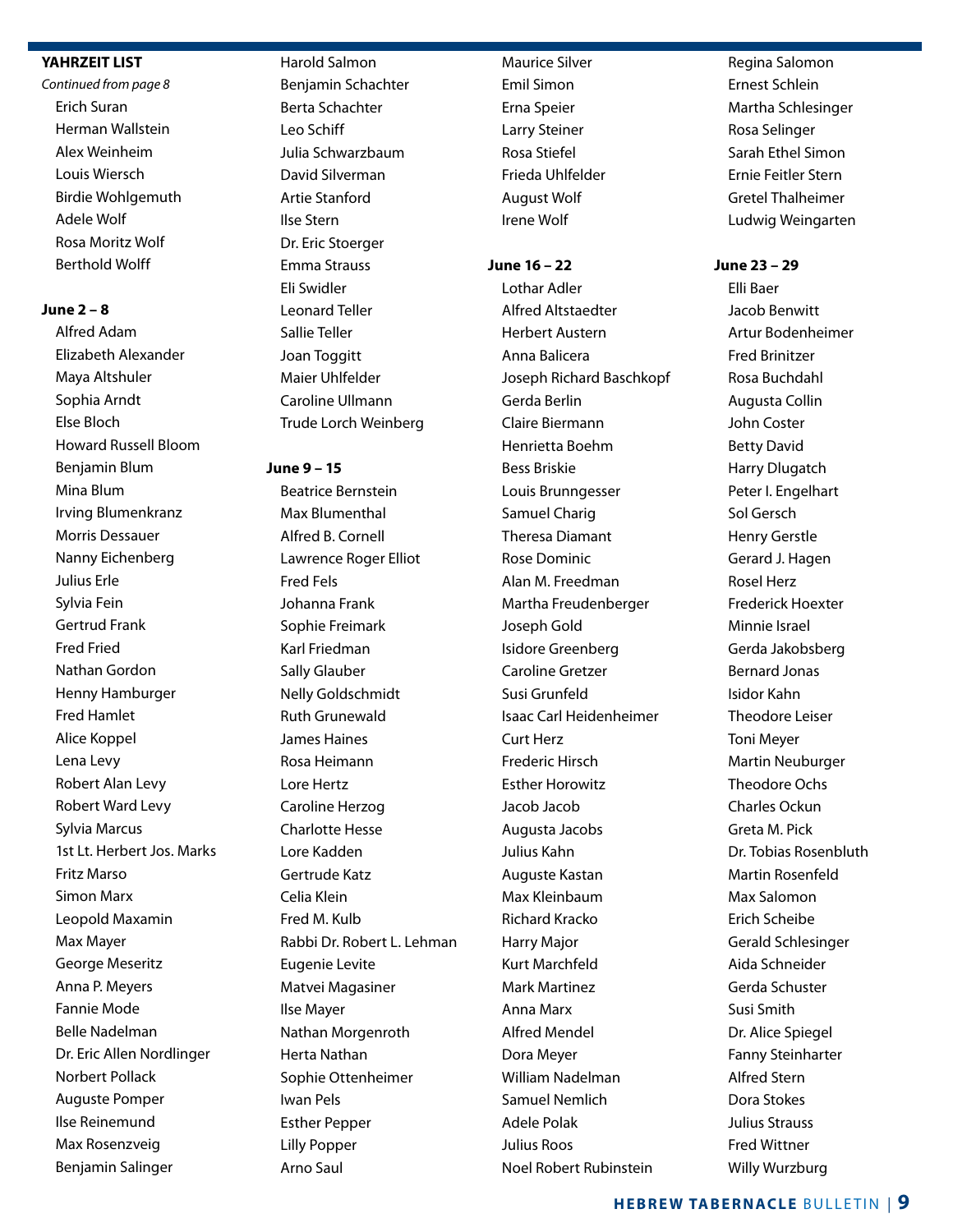### **The Hebrew Tabernacle's Armin and Estelle Gold Wing Gallery** *May/June, 2019 Exhibit* **The Commercial Art Designs of Judith Raices Turning Artwork into Household Products**



 *Judith Raices*

Beginning in the early '70's, this Washington Heights born artist has worked with over sixty-five business clients to design patterns for the products they hoped to sell in our department stores and supermarkets.

 She is a commercial artist. Her patterns are on clothes, carpets and area rugs, on beddings and linens, wall coverings, paper goods, and cosmetic packaging, as well as on giftware and dinnerware.



*Designs by Judith Raices*

*Judraices@gmail.com 212-580-2590*

 As a member of the Graphic Artists Guild, earning a living required her to develop a professional attitude, using signed contracts that protected her creativity. Join us as she gives a special artist's talk at the May  $4^{\text{th}}$  opening reception.<br>Exhibit ends June 28<sup>th</sup>. May  $4<sup>th</sup>$  opening reception.

### **Artist's Opening Reception & Talk: Saturday, May 4TH Noon – 2 PM**

**(Before the opening: all are invited to Sabbath Services at 10 AM)**

### **Hebrew Tabernacle's Armin and Estelle Gold Wing Art Gallery**



**551 Ft. Washington Ave. @ 185 St. NY, NY 10033 HebrewTabernacle.org 212-568-8304 Free admission Open Mon, Wed, Fri, 9:30 am - 4:45 pm Open some evenings, weekends after services, and by appt. with artist. Wheelchair accessible. Volunteer Curator: Regina Gradess**

## LET EASURES **ADDRESS THE STRESS**

Saturdays, May 4 & 11, June 8 & 15, 2019 2:00-3:00 pm Enter on Fort Washington Avenue Taught by Sensei Miriam Frank

### **Rita Hamburgh's Exercise Class Monday Evenings - 7:00-8:30 pm -\$ 15 donation**

**Miriam Frank's 10 Treasures Tai Chi Elements Class**

Specific Saturdays - 2:00-3:00 pm 5/4, 5/11, 6/8, 6/15 \$ 5 to \$ 20 donation *(1st Class free)* All funds generated by these classes are donated to the synagogue.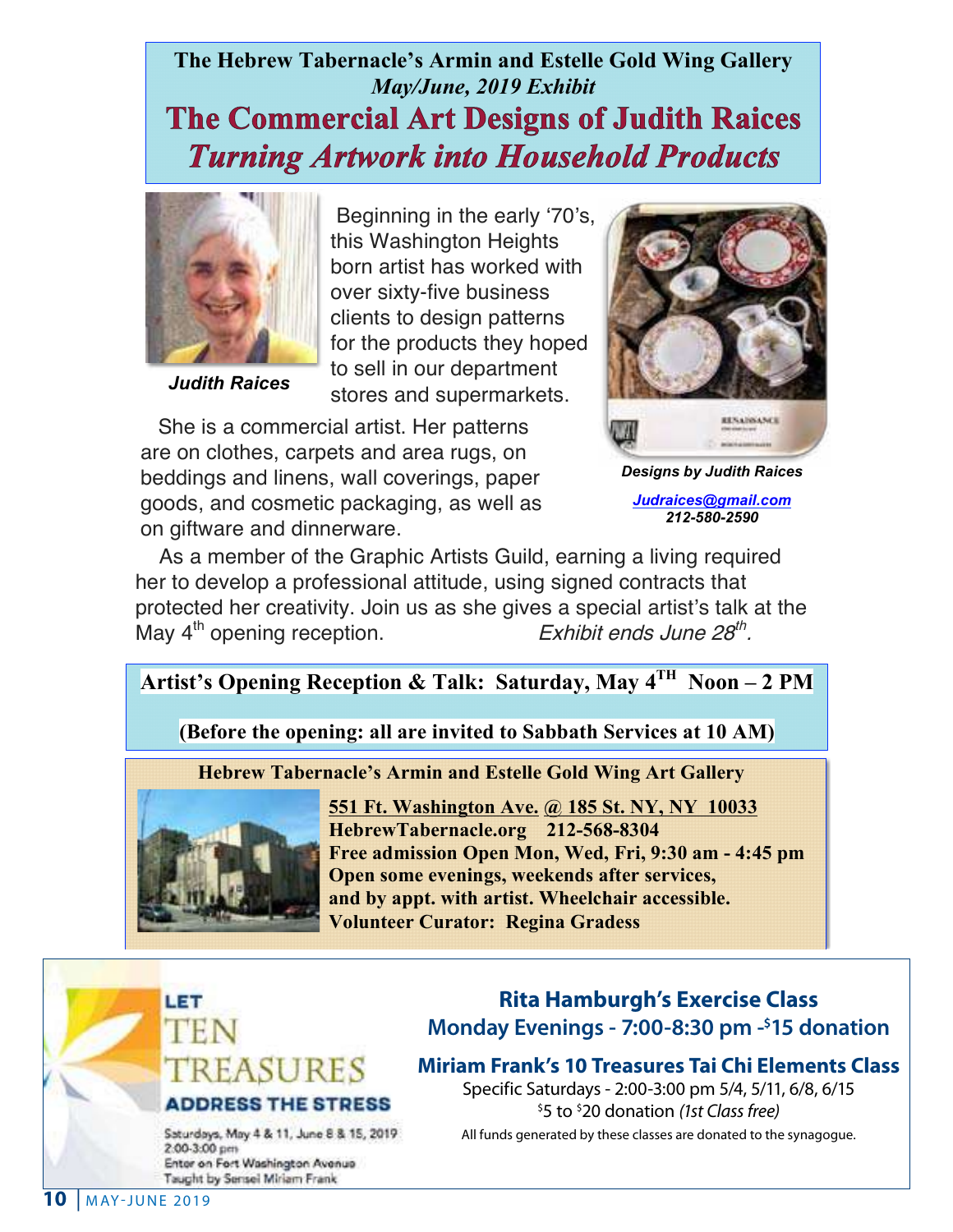# **SACRED SITES** *EXERCISE STRANNIAL CELEBRATION OF NEW YORK'S*<br>Assembly Strand Glorious Houses of Worship OPEN HOUSE 2019 MEDIEVAL TO MODERN: CELEBRATING NEW YORK'S RELIGIOUS ART AND ARCHITECTURE

## **HEBREW TABERNACLE CONGREGATION** SUNDAY, MAY 19, 2019 3:00-5:00 PM

# **SUNDAY, MAY 19, 2019 | 5:00 PM Preview!**

a hulu documentary

ask uth



## **FREE COMMUNITY SCREENING Followed by** discussion & light dinner: donations requested

**SPONSORSHIP AVAILABLE** hebrewtabernacle.org. **Proceeds benefit the** building preservation fund and climate control replacement.